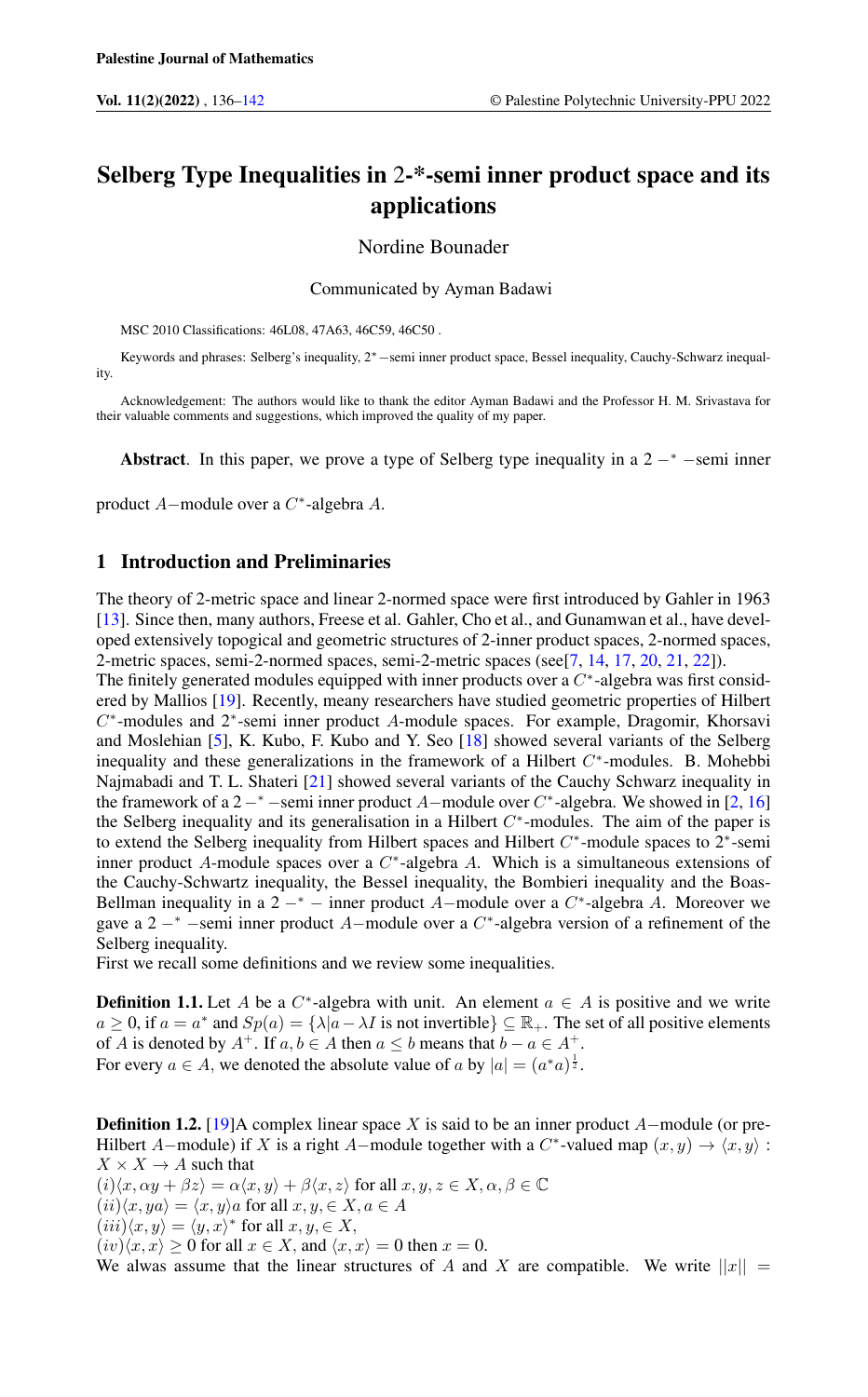$||\langle x, x \rangle||^{\frac{1}{2}}$ , where the latter norm denotes the C<sup>\*</sup>-norm of A. If an linear product A–module  $X$  is complete with respect to its norm, then  $X$  is called  $C^*$ -module.

**Definition 1.3.** Let X be a right A-module were A is a  $C^*$ -algebra. An A-combination of  $x_1, x_2, ... x_n$  in X is written as follows:

$$
\sum_{1}^{n} x_i a_i = x_1 a_1 + x_2 a_2 + x_n a_n, a_i \in A,
$$

and  $x_1, x_2, ... x_n$  are called A-independent if the equation  $x_1a_1 + x_2a_2 + x_na_n = 0$  has exactly one solution, namely  $a_1 = a_2 = ... = a_n = 0$ ; otherwise, we say  $x_1, x_2, ... x_n$  are A– dependent. The maximum number of element in X, that are  $A$ -independent, is called  $A$ -rank of X.

**Definition 1.4.** [\[21\]](#page-6-6) Let A be a  $C^*$ -algebra and X be a linear space by A-rank greater than 1, which is also a right A-module. We define a function  $\langle ., ., . \rangle : X \times X \times X \to A$ , which satisfies the following properties:

 $(T_1)\langle x, x|y\rangle = 0$  if only if  $x = ya$  for  $a \in A$ ;  $(T_2)\langle x, x|y\rangle \geq 0$  for all  $x, y \in X$ ;  $(T_3)\langle x, x|y\rangle = \langle y, y|x\rangle$  for all  $x, y \in X$ :  $(T_4)\langle x,y|z\rangle = \langle y,x|z\rangle^*$  for all  $x, y, z \in X$ :  $(T_5)\langle xa, yb|z\rangle = a^* \langle x, y|z\rangle b$  for all  $x, y, z \in X$  and  $a, b \in A$ :  $(T_6)\langle \alpha x, y|z \rangle = \overline{\alpha}\langle x, y|z \rangle$  for all  $x, y, z \in X$  and  $\alpha \in \mathbb{C}$ ;

 $(T_7)\langle x + y, z|w\rangle = \langle x, z|w\rangle + \langle y, z|w\rangle$  for all  $x, y, z, w \in X$ .

Then the fonction  $\langle ., .|. \rangle$  is called 2 −<sup>∗</sup> −inner product and  $(X, \langle ., .|. \rangle)$  is called 2 −<sup>∗</sup> −inner product space. If X satisfies all conditions for a  $2 -<sup>*</sup>$  -inner product except the second part of condition  $(T_1)$ , then we call X is 2<sup>∗</sup>−semi inner product space.

**Example 1.5.** [\[21\]](#page-6-6) Let A be an unital commutative  $C^*$  –algebra and X be a pre-Hilbert A–module with inner product  $\langle ., .|. \rangle$ . Define  $\langle .,.|. \rangle : X \times X \times X \to A$  by  $\langle x, y | z \rangle = \langle x, y \rangle \langle z, z \rangle - \langle x, z \rangle \langle z, y \rangle.$ 

Then  $(X, \langle ., .|. \rangle)$  is a 2<sup>∗</sup>−semi inner product space.

Sine  $\langle x, x|z \rangle$  is positive element in A, there is a positive square root of  $\langle x, x|z \rangle$  denoted by  $|x, z|$  and  $||x, z|| = ||\langle x, x|z\rangle||^{\frac{1}{2}}$ .

The Selberg type inequality. Let  $y_1, ..., y_n$  be nonzero vectors in a Hilbert space X with inner product  $\langle, \rangle$ . Then, for all  $x \in X$ ,

<span id="page-1-1"></span><span id="page-1-0"></span>
$$
\sum_{j=1}^{n} \frac{|\langle x, y_j \rangle|^2}{\sum_{k=1}^{n} |\langle y_j, y_k \rangle|} \le ||x||^2.
$$
 (1.1)

In [\[8\]](#page-6-13), the Selberg inequality is refined as follows: if  $\langle y, y_i \rangle = 0$  for given  $\{y_i\}$ , then

$$
|\langle x, y \rangle|^2 + \sum_{j=1}^n \frac{|\langle x, y_j \rangle|^2}{\sum_{k=1}^n |\langle y_j, y_k \rangle|} ||y||^2 \le ||x||^2 ||y||^2,
$$
\n(1.2)

holds for all  $x \in X$ .

It might be useful to observe that, out of  $(1.1)$ , one may get the following inequality 1. For  $n = 1$  and  $y = y_1$  the Cauchy-Schwarz inequality

$$
\langle x, y \rangle \le ||x|| ||y||. \tag{1.3}
$$

2. For  $y_1, \ldots, y_n$ , be orthogonal sequence of vectors, the Bessel inequality

$$
\sum_{j=1}^{n} |\langle x, y_j \rangle|^2 \le ||x||^2.
$$
 (1.4)

3 The Bonbieri inequality

<span id="page-1-2"></span>
$$
\sum_{j=1}^{n} |\langle x, y_j \rangle|^2 \le ||x||^2 \max_{1 \le j \le n} \sum_{k=1}^{n} |\langle y_j, y_k \rangle|. \tag{1.5}
$$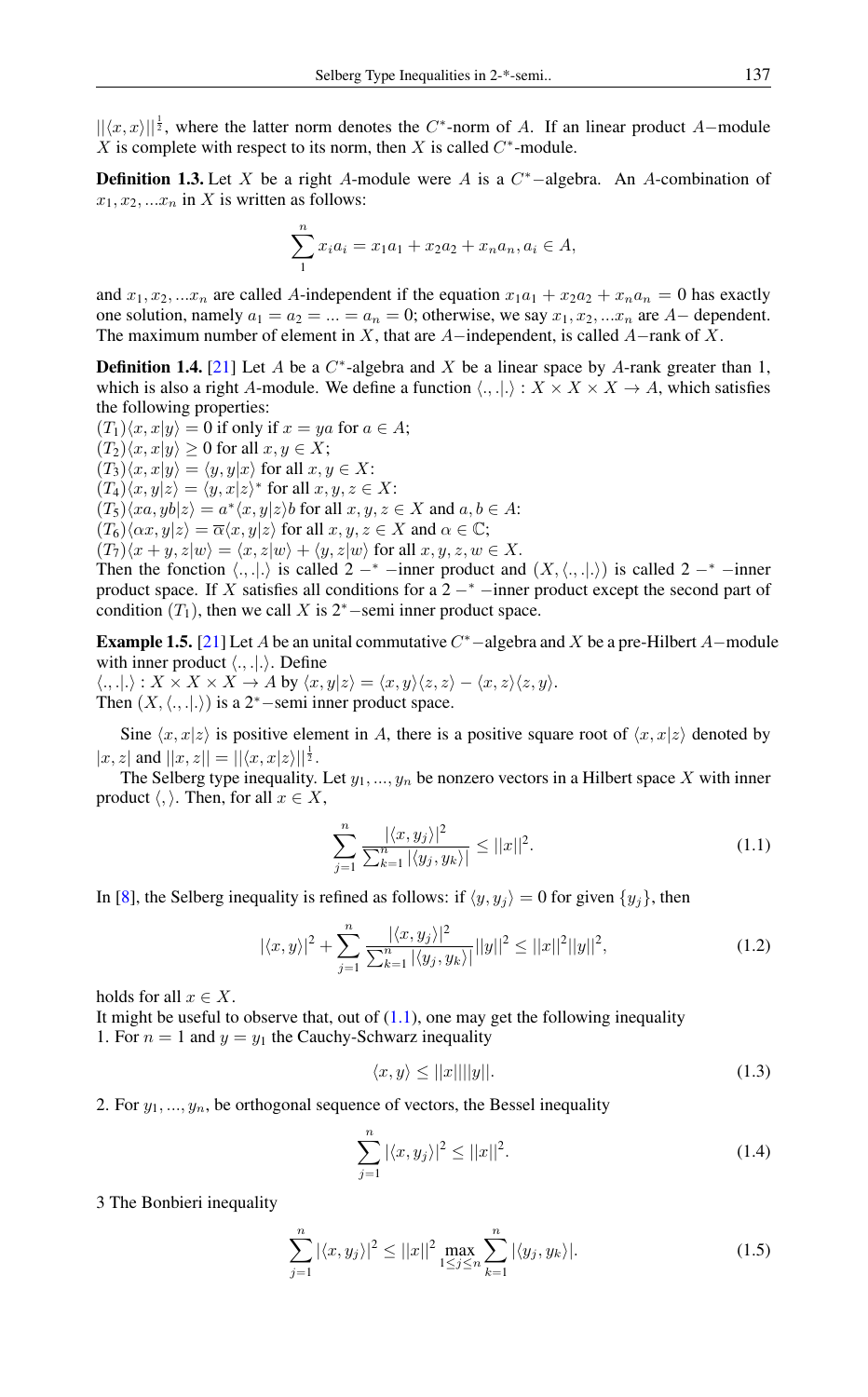4 The Boas-Bellman inequality in [\[4\]](#page-6-14)

$$
\sum_{j=1}^{n} |\langle x, y_j \rangle|^2 \le ||x||^2 \left( \max_{1 \le j \le n} ||y_j||^2 + (n-1) \max_{j \ne k} |\langle y_j, y_k \rangle| \right).
$$
 (1.6)

The following lemma is useful to prove the Selberg inequality in a  $2 -<sup>*</sup>$  -semi inner product A−module over a C ∗ -algebra A.

#### <span id="page-2-0"></span>Lemma 1.6. *[\[18\]](#page-6-10)*

*If*  $a \in A$ *, then the operator matrix on*  $A \oplus A$ 

$$
B = \begin{pmatrix} |a^*| & -a \\ -a^* & |a| \end{pmatrix}
$$

*is positive, and* ξ ν  $\setminus$  $\mathcal{L} \in N(B)$  *if only if*  $|a^*| \xi = a\nu$  *where*  $N(B)$  *is the kernel of* B.

# 2 MAIN RESULT

<span id="page-2-2"></span>**Lemma 2.1.** *Let be*  $X$  *a*  $2 - *$   $-$ *semi inner product over a*  $C^*$ -*algebra A. If*  $x, y_1, ..., y_n, z \in X$ *then*

$$
\begin{pmatrix}\n\langle y_1, y_1 | z \rangle & \cdots & \langle y_1, y_n | z \rangle \\
\vdots & \ddots & \vdots \\
\langle y_n, y_1 | z \rangle & \cdots & \langle y_n, y_n | z \rangle\n\end{pmatrix}\n\le\n\begin{pmatrix}\n\sum_{j=1}^n |\langle y_j, y_1 | z \rangle| & 0 \\
0 & \sum_{j=1}^n |\langle y_j, y_n | z \rangle| \end{pmatrix}
$$
\n*Proof.* We put  $N = \begin{pmatrix}\n\langle y_1, y_1 | z \rangle & \cdots & \langle y_1, y_n | z \rangle \\
\vdots & \ddots & \vdots \\
\langle y_n, y_1 | z \rangle & \cdots & \langle y_n, y_n | z \rangle\n\end{pmatrix}$  and\n
$$
M = \begin{pmatrix}\n\sum_{j=1}^n |\langle y_j, y_1 | z \rangle| & 0 \\
\vdots & \ddots & \vdots \\
0 & \sum_{j=1}^n |\langle y_j, y_n | z \rangle| \end{pmatrix}.
$$
\nWe have\n
$$
M - N = \begin{pmatrix}\n\sum_{j=1}^n |\langle y_j, y_1 | z \rangle| - \langle y_1, y_1 | z \rangle & -\langle y_1, y_n | z \rangle \\
\vdots & \ddots & \vdots \\
\vdots & \ddots & \vdots \\
\langle y_n, y_1 | z \rangle & \cdots & \langle y_n, y_n | z \rangle| \\
-\langle y_n, y_1 | z \rangle & \cdots & \langle y_n, y_n | z \rangle| \\
-\langle y_j, y_i | z \rangle & |\langle y_i, y_j | z \rangle| & 0\n\end{pmatrix}
$$
\n
$$
M = \begin{pmatrix}\n\langle y_1, y_1 | z \rangle & 0 \\
\langle y_2, y_2 | z \rangle & \langle y_2, y_1 | z \rangle \\
\vdots & \ddots & \vdots \\
0 & \cdots & \langle y_n, y_n | z \rangle\n\end{pmatrix}
$$
\n*in the following form:*

and for each pair i, j,  $M - N$  it positive by lemma [\(1.6\)](#page-2-0).

Now, we show the following Selberg type inequality in a  $2 -<sup>*</sup>$  -semi inner product over a  $C^*$ -algebra.

<span id="page-2-3"></span>Theorem 2.2. *Let* A *be a* C <sup>∗</sup>−*algebra and* X *be a* 2−<sup>∗</sup>−*semi inner product over the* C ∗ *-algebra* A. If  $x, y_1, ..., y_n, z$  are nonzero vectors in X such that  $|y_1, z|, ..., |y_n, z|$  are invertible, then

$$
\sum_{i=1}^{n} \langle x, y_i | z \rangle \left( \sum_{j=1}^{n} |\langle y_j, y_i | z \rangle| \right)^{-1} \langle y_i, x | z \rangle \le |x, z|^2.
$$
 (2.2)

<span id="page-2-1"></span> $\Box$ 

*The equality in*[\(2.2\)](#page-2-1) *holds if only if*  $x = \sum_{i=1}^{n} y_i a_i$  *for some*  $a_i \in A$  *and*  $i = 1, ..., n$  *such that for*  $arbitrary\ i \neq j, \langle y_i, y_j | z \rangle = 0\ or\ |\langle y_j, y_i | z \rangle | a_i = \langle y_i, y_j | z \rangle a_j.$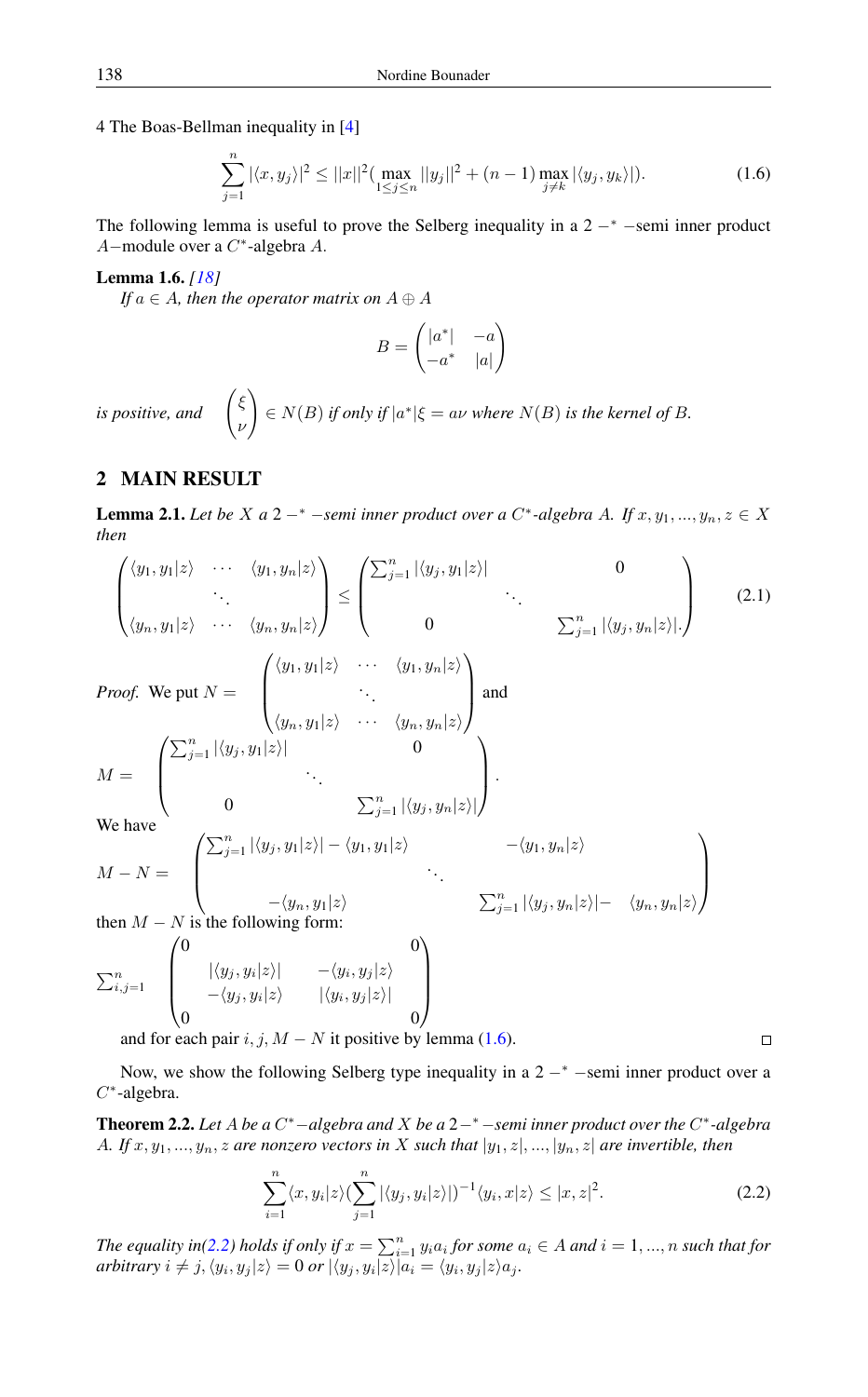*Proof.* We put  $a_i = \sum_{j=1}^n |\langle y_j, y_i | z \rangle|$  for  $i = 1, ..., n$ . Since  $|y_1, z|, ..., |y_n, z|$  are invertible, it follows that  $a_i$  is invertible in A. It follows from lemma [\(2.1\)](#page-2-2) that  $\sum_{1\leq i,j\leq n}\langle x,y_i|z\rangle a_i^{-1}\langle y_i,y_j|z\rangle a_j^{-1}\langle y_j,x|z\rangle$ 

$$
\begin{aligned}\n&= (\langle x, y_1 | z \rangle a_1^{-1} \dots \langle x, y_n | z \rangle a_n^{-1}) \\
&= (\langle x, y_1 | z \rangle a_1^{-1} \dots \langle x, y_n | z \rangle a_n^{-1}) \\
&\leq (\langle x, y_1 | z \rangle a_1^{-1} \dots \langle x, y_n | z \rangle a_n^{-1}) \\
&\leq & (\langle x, y_1 | z \rangle a_1^{-1} \dots \langle x, y_n | z \rangle a_n^{-1}) \\
&= & \sum_{i=1}^n \langle x, y_i | z \rangle a_i^{-1} \langle y_i, x | z \rangle,\n\end{aligned}\n\qquad\n\begin{pmatrix}\n\langle y_1, y_1 | z \rangle & \cdots & \langle y_1, y_n | z \rangle \\
\vdots & \ddots & \vdots \\
0 & \cdots & a_n\n\end{pmatrix}\n\begin{pmatrix}\na_1^{-1} \langle y_1, x | z \rangle \\
\vdots \\
a_n^{-1} \langle y_n, x | z \rangle\n\end{pmatrix}\n\begin{pmatrix}\na_1^{-1} \langle y_1, x | z \rangle \\
\vdots \\
a_n^{-1} \langle y_n, x | z \rangle\n\end{pmatrix}
$$

and this implies  $0 \leq \langle x - \sum_{i=1}^n y_i a_i^{-1} \langle y_i, x | z \rangle, [x - \sum_{i=1}^n y_i a_i^{-1} \langle y_i, x | z \rangle] | z \rangle$  $= \langle x, x | z \rangle - 2 \sum_{i=1}^n \langle x, y_i | z \rangle a_i^{-1} \langle y_i, x | z \rangle + \sum_{i,j=1}^n \langle x, y_i | z \rangle a_i^{-1} \langle y_i, y_j | z \rangle a_j^{-1} \langle y_j, x | z \rangle$  $\leq \langle x, x|z\rangle - \sum_{i=1}^n \langle x, y_i|z\rangle a_i^{-1} \langle y_j, x|z\rangle.$ Hence we have the desired inequality  $(2.2)$ .

The equality in  $(2.2)$  holds if only if the following equations are satisfied

$$
x = \sum_{i=1}^{n} y_i a_i^{-1} \langle y_i, x | z \rangle
$$
 (2.3)

and for arbitrary  $i \neq j$ 

$$
(\langle x, y_i | z \rangle a_i^{-1} \langle x, y_j | z \rangle a_j^{-1}) \begin{pmatrix} |\langle y_j, y_i | z \rangle| & -\langle y_i, y_j | z \rangle \\ -\langle y_j, y_i | z \rangle & |\langle y_i, y_j | z \rangle| \end{pmatrix} \begin{pmatrix} a_i^{-1} \langle y_i, x | z \rangle \\ a_j^{-1} \langle y_j, x | z \rangle \end{pmatrix} = 0.
$$
 (2.4)  
\n
$$
\Leftrightarrow \begin{pmatrix} |\langle y_j, y_i | z \rangle| & -\langle y_i, y_j | z \rangle \\ -\langle y_j, y_i | z \rangle & |\langle y_i, y_j | z \rangle| \end{pmatrix} \begin{pmatrix} a_i^{-1} \langle y_i, x | z \rangle \\ a_j^{-1} \langle y_j, x | z \rangle \end{pmatrix} = \begin{pmatrix} 0 \\ 0 \end{pmatrix}.
$$
  
\n
$$
\Leftrightarrow \begin{pmatrix} |\langle y_j, y_i | z \rangle| & -\langle y_i, y_j | z \rangle \\ -\langle y_j, y_i | z \rangle & |\langle y_i, y_j | z \rangle| \end{pmatrix} \begin{pmatrix} a_i^{-1} \langle y_i, x | z \rangle \\ a_j^{-1} \langle y_j, x | z \rangle \end{pmatrix} = \begin{pmatrix} 0 \\ 0 \end{pmatrix}.
$$

Hence it follows from lemma  $(1.6)$  the condition[\(2.6\)](#page-3-0) is equivalent to the following [\(2.5\)](#page-3-1) and [\(2.6\)](#page-3-0): For arbitrary  $i \neq j$ 

$$
\langle y_i, y_j | z \rangle = 0 \tag{2.5}
$$

<span id="page-3-0"></span>or

<span id="page-3-1"></span>
$$
\langle y_j, y_i | z \rangle a_i^{-1} \langle y_j, x | z \rangle = \langle y_i, y_j | z \rangle a_j^{-1} \langle y_j, x | z \rangle.
$$
 (2.6)

Conversely, suppose that  $x = \sum_{i=1}^{n} y_i b_i$  for some  $b_i \in A$  and for  $i \neq j, \langle y_i, y_j | z \rangle = 0$  or  $|\langle y_j , y_i | z \rangle| b_i = \langle y_i$  $\begin{array}{l} \displaystyle \langle y_j,y_i|z\rangle|b_i=\langle y_i,y_j|z\rangle b_j. \text{ Then} \[1mm] \displaystyle \sum_{i=1}^n \langle x,y_i|z\rangle (\sum_{j=1}^n|\langle y_j,y_i|z\rangle|)^{-1}\langle y_i,x|z\rangle=\sum_{i=1}^n \langle x,y_i|z\rangle (\sum_{j=1}^n|\langle y_j,y_i|z\rangle|)^{-1} \sum_{j=1}^n \langle y_i,y_j|z\rangle b_j. \end{array}$  $\sum$  $=\sum_{i=1}^n\langle x,y_i|z\rangle(\sum_{j=1}^n|\langle y_j,y_i|z\rangle|)^{-1}\sum_{j=1}^n|\langle y_j,y_i|z\rangle|b_i$  $=\sum_{i=1}^n\langle x,y_i|z\rangle(\sum_{j=1}^n|\langle y_j,y_i|z\rangle|)^{-1}(\sum_{j=1}^n|\langle y_j,y_i|)z\rangle|b_i$  $=\sum_{i=1}^n\langle x,y_i|z\rangle b_i$  $= \langle x, x|z \rangle.$  $\Box$ 

Whence the proof is complete.

B. Mohebbi Najmabadi and T.I.Shateri in [\[21\]](#page-6-6), Theorem (2.1), showed if X is an  $2^{-*}$  – semi inner product over a C<sup>\*</sup>-algebra,  $x, y, z \in X$  and  $|x, z| \in Z(A)$ , then

$$
|\langle x, y|z\rangle|^2 \le |x, z|^2 |y, z|^2. \tag{2.7}
$$

By Theorem  $(2.2)$ , we have the following corollary, which is improvement of  $(2.2)$ .

**Corollary 2.3.** Let *X* be a 2 -<sup>\*</sup> -*inner product over a* C<sup>\*</sup>-algebra  $A, x, y, z \in X$  *such that*  $|y, z|$ *is invertible in* A *then we have the Cauchy Schwarz inequality in* 2 −<sup>∗</sup> −*inner product over a* C ∗ *-algebra* A *as follow*

<span id="page-3-2"></span>
$$
\langle x, y|z\rangle (|y, z|^2)^{-1} \langle y, x|z\rangle \le |x, z|^2. \tag{2.8}
$$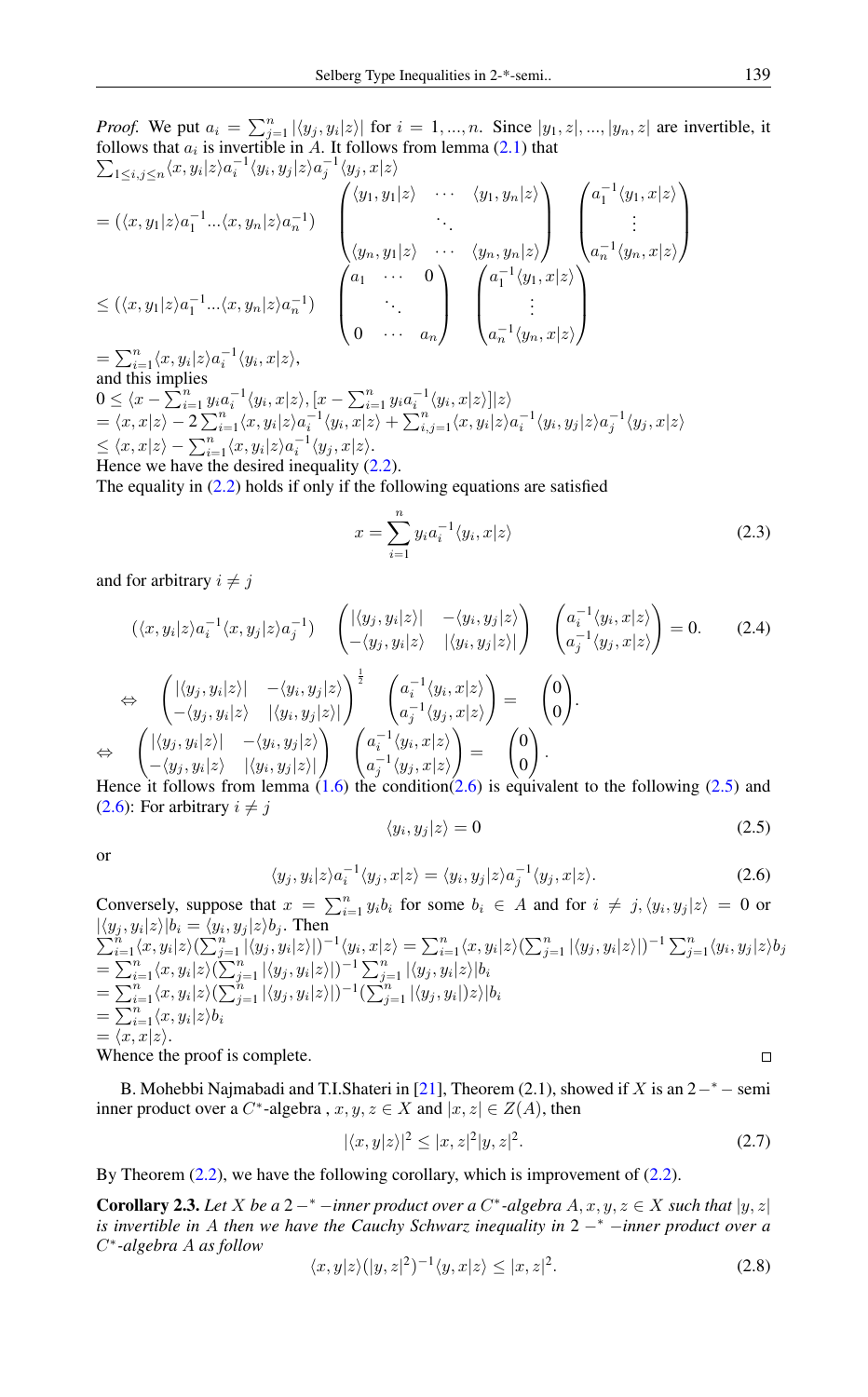*Proof.* By taking  $n = 1$  and  $y = y_1$  in [\(2.2\)](#page-2-1), we obtain the result.

N.S. Barnett, Y.J. Cho, S.S. Dragomir, S.M. Kang, And S.S. Kimg in [\[1\]](#page-6-15) showed a version for 2−inner product space of the Selberg inequality: If X is a 2-inner product space and  $x, y_1, ..., y_n, z \in \overline{X}$  such that  $\sum_{i=1}^n ||\langle y_i, y_j | z \rangle|| \neq 0$  then

$$
\sum_{j=1}^{n} \frac{|\langle x, y_j | z \rangle|^2}{\sum_{k=1}^{n} |\langle y_j, y_k | z \rangle|} \le \langle x, x | z \rangle.
$$
\n(2.9)

By Theorem  $(2.2)$ , we have the following corollary.

<span id="page-4-0"></span>**Corollary 2.4.** Let *X* be a 2<sup>-∗</sup>-semi inner product space. If  $x, y, y_1...y_n, z \in X$  such that  $\sum_{i=1}^n |\langle y_i, y_j | z \rangle| \neq 0$ , then

$$
\sum_{j=1}^n \frac{|\langle x, y_j | z \rangle|^2}{\sum_{k=1}^n ||\langle y_j, y_k | z \rangle||} \le \langle x, x | z \rangle.
$$

*Proof.* By assumption it follows that  $\sum_{k=1}^{n} |\langle y_j, y_k | z \rangle|$  is invertible in A and hence

$$
\left(\sum_{k=1}^n |\langle y_j, y_k | z \rangle| \right)^{-1} \ge \left(\sum_{k=1}^n ||\langle y_j, y_k | z \rangle||\right)^{-1}.
$$

Therefore, Theorem [\(2.2\)](#page-2-3) implies Corollary [\(2.4\)](#page-4-0).

Moreover, in ([\[18\]](#page-6-10)) Kyoko Kubo, fumio Kubo and Yuki Seo showed a Hilbert C<sup>\*</sup>-module version of fujii-Nakamoto type  $(1.2)$ , wich is a refinement of  $(1.1)$  in a inner product  $C^*$ -module over a unital  $C^*$  –algebra: If X a inner product  $C^*$ -module over a unital  $C^*$ –algebra,  $x, y, y_1...y_n$ are nonzero vectors in X such that  $y_1...y_n$  are nonsingular,  $\langle y, y_i \rangle = 0$  for  $i = 1, ..., n$  and  $\langle x, y \rangle =$  $u(x, y)$  is a polar decomposition in A, i, e,  $u \in A$  is a partial isometry, then

$$
|\langle y, x \rangle| \le u^* \langle y, y \rangle u \sharp (\langle x, x \rangle - \sum_{i=1}^n \langle x, y_i \rangle (\sum_{j=1}^n |\langle y_j, y_i \rangle|)^{-1} \langle y_i, x \rangle)
$$
(2.10)

were  $\sharp$  is the operator geometric defined by  $a\sharp b := a^{\frac{1}{2}}(a^{-\frac{1}{2}}ba^{-\frac{1}{2}})a^{\frac{1}{2}}$  for a invertible. We show a  $2 - *$  -semi inner product A-module over a  $C^*$ -algebra version of a refinement of the Selberg inequality due to fujii and Nakamoto, which is another version of [\(2.2\)](#page-2-1).

**Theorem 2.5.** Let X be a 2  $-$ <sup>\*</sup>  $-$ *semi inner product over a C*<sup>\*</sup> $-$ algebra  $A, x, y, y_1, ..., y_n, z$  *in* X such that  $|y, z|, |y_1, z|, ..., |y_n, z|$  are invertible such  $\langle y, y_i | z \rangle = 0$  for  $i = 1, ..., n$  then

$$
\langle x,y|z\rangle(|y,z|^2)^{-1}\langle y,x|z\rangle + \sum_{i=1}^n \langle x,y_i|z\rangle \left(\sum_{j=1}^n |\langle y_j,y_i|z\rangle|\right)^{-1}\langle y_i,x|z\rangle \le |x,z|^2. \tag{2.11}
$$

*Proof.* We put

$$
u = x - \sum_{i=1}^{n} y_i \left( \sum_{j=1}^{n} \langle y_j, y_i | z \rangle \right)^{-1} \langle y_i, x | z \rangle.
$$

We have from proof of theorem  $(2.2)$ 

$$
|u,z|^2 = |x - \sum_{i=1}^n y_i (\sum_{i=1}^n \langle y_i, y_i | z \rangle)^{-1} \langle y_i, x | z \rangle|^2 \le |x,z|^2 - \sum_{i=1}^n \langle x, y_i | z \rangle (\sum_{j=1}^n |\langle y_j, y_i | z \rangle|)^{-1} \langle y_i, x | z \rangle.
$$

Since  $\langle y, u|z \rangle = \langle y, x|z \rangle$  it follows that

 $\langle x,y|z\rangle(|y,z|^2)^{-1}\langle y,x|z\rangle = \langle u,y|z\rangle(|y,z|^2)^{-1}\langle y,u|z\rangle \leq |u,z|^2$  by the Cauchy-Schwarz inequality  $(2.8)$ , then  $\langle x,y|z\rangle\big(|y,z|^2)^{-1}\langle y,x|z\rangle+\textstyle\sum_{i=1}^n\langle x,y_j|z\rangle(\textstyle\sum_{j=1}^n|\langle y_j,y_i|z\rangle|)^{-1}\langle y_i,x|z\rangle\le|x,z|^2.$  $\Box$ 

 $\Box$ 

 $\Box$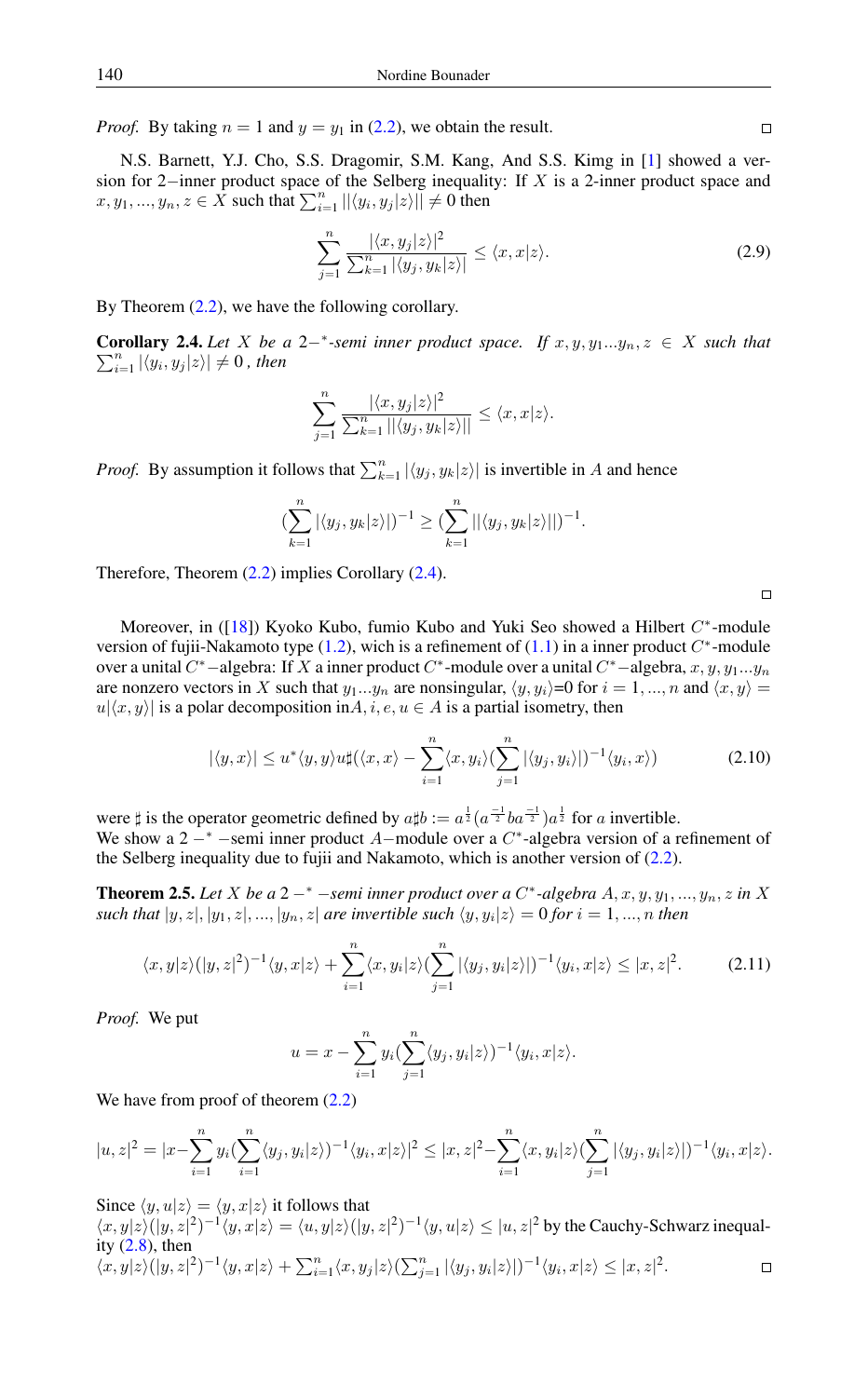From Theorem [\(2.2\)](#page-2-3) the following result of Bessel in a  $2-<sup>*</sup>$ -inner product over a  $C^*$ -algebra A can be obtained.

**Corollary 2.6.** Let X be a 2  $-$ <sup>\*</sup>  $-$ *inner product over a C*<sup>\*</sup> $-$ *algebra. If*  $y_1...y_n$  be a sequence of  $u$ nit vectors in  $X$  such that  $\langle y_j , y_i | z \rangle = 0$  for  $1 \leq j \neq i \leq n$  then

$$
\sum_{j=1}^{n} |\langle y_j, x | z \rangle| \rangle^2 \le |x, z|^2.
$$
\n(2.12)

*Proof.* We have  $(\sum_{j=1}^n |\langle y_j, y_i | z \rangle|)^{-1} = 1_A$ ; Thus the result follows immediately from inequality [\(2.2\)](#page-2-1).  $\Box$ 

In [\[1\]](#page-6-15) Theorem 7 N.S. Barnett, Y.J. Chof, S.S. Dragomir, S.M. Kang, And S.S. Kimg showed a 2–inner product space version of Bombieri type  $(1.5)$ :If  $x, y_1...y_n, z$  are vectors in a 2-inner product space X such that  $||y_1, z||, ..., ||y_n, z||$  are nonzero then

$$
\sum_{i=1}^{n} |\langle x, y_i | z \rangle|^2 \le |x, z|^2 \max_{1 \le j \le n} \sum_{k=1}^{n} ||\langle y_j, y_k | z \rangle||. \tag{2.13}
$$

We show a 2<sup>∗</sup>−-semi inner product version of Bombieri type inequality.

Corollary 2.7. *Let* X *be a* 2 −<sup>∗</sup> −*inner product over a* C ∗ *-algebra . If* x, y1...yn, z *are nonzero vectors in* X *such that*  $|y_1, z|, ..., |y_n, z|$  *are invertible then* 

$$
\sum_{i=1}^{n} \langle x, y_i | z \rangle \langle y_i, x | z \rangle \le |x, z|^2 \max_{1 \le j \le n} \sum_{k=1}^{n} || \langle y_j, y_k | z \rangle ||. \tag{2.14}
$$

*Proof.* Since for  $j = 1, ..., n$ , we observe that

$$
\sum_{k=1}^{n} |\langle y_j, y_k | z \rangle| \leq \sum_{k=1}^{n} ||\langle y_j, y_k | z \rangle|| \leq \max_{1 \leq j \leq n} \sum_{k=1}^{n} ||\langle y_j, y_k | z \rangle||
$$

then

$$
\frac{1}{\max_{1 \leq j \leq n} \sum_{k=1}^n ||\langle y_j, y_k | z \rangle||} \leq (\sum_{k=1}^n |\langle y_j, y_k | z \rangle|)^{-1}.
$$

We also have

$$
\frac{\sum_{i=1}^n\langle x,y_i|z\rangle\langle y_i,x|z\rangle}{\max_{1\leq j\leq n}\sum_{k=1}^n||\langle y_j,y_k|z\rangle||} \leq \sum_{i=1}^n\langle x,y_i|z\rangle(\sum_{k=1}^n|\langle y_j,y_k|z\rangle|)^{-1}\langle y_i,x|z\rangle.
$$

Then by using theorem  $(2.2)$  we get

$$
\sum_{i=1}^n \langle x, y_i | z \rangle \langle y_i, x | z \rangle \leq |x, z|^2 \max_{1 \leq j \leq n} \sum_{k=1}^n ||\langle y_j, y_k | z \rangle||.
$$

Wich complete the proof of corollary

In a similar way we show a  $2 -<sup>*</sup>$  -semi inner product version of Boas-Bellmann type inequality.

**Corollary 2.8.** Let X be a 2 -\* -*inner product over a C*<sup>\*</sup>-algebra . If  $x, y_1, ..., y_n, z$  are nonzero *vectors in* X *such that*  $|y_1, z|, ..., |y_n, z|$  *are invertible, then* 

$$
\sum_{i=1}^{n} \langle x, y_i | z \rangle \langle y_i, x | z \rangle \le |x, z|^2 \left( \max_{1 \le j \le n} |y_j|^2 + (n-1) \max_{k \ne j} ||\langle y_j, y_k | z \rangle || \right) \tag{2.15}
$$

 $\Box$